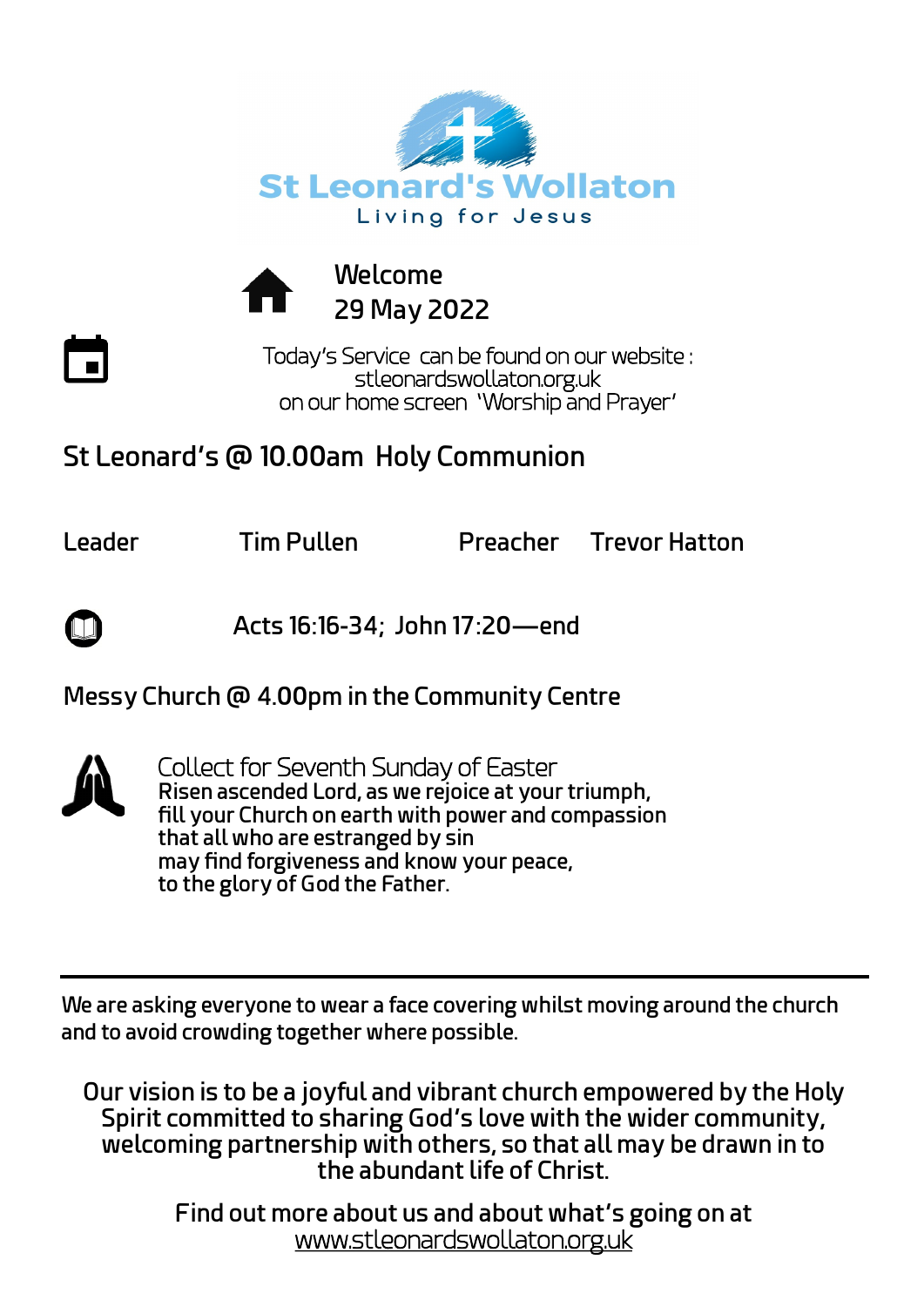Spiritual Practices: Silence in worship

**Following the series on spiritual practices (or holy habits) we are introducing the practice of silence in our corporate worship.**

**In every service there will be an opportunity to be quiet before God and allow him to speak into our lives.**

**We hope this will be an encouragement to incorporate the practice of silence into our personal spiritual lives, that it might strengthen our relationship with Christ and enable us to grow spiritually.**

Spiritual Practice for the week

**Prayerfully choose five people (or remembering the five you are already paying for) and ask these questions:**

**What is on the minds of your five people? Offer this to God.**

**Do they know other Christians? Ask God to make some introductions.**

**What are their hopes for next week? Pray that they are met.**

**When are you next going to see them? Ask God for an opportunity to mention Christ and the confidence to do so.**

**What might be stopping them from following Jesus? Pray for the barriers to be broken down**  (**however slowly).**

| David Hughes shared the following with us at a<br>recent service.:                                               | St Martha's Foodbank<br>$\fbox{ \begin{tabular}{0} That is the number of the image is the number of the image is the number of the image is the number of the image is the number of the image is the number of the image is the number of the image is the number of the image is the number of the image is the number of the image is the number of the image is the number of the image is the number of the image is the number of the image is the number of the image is the number of the image is the number of the image is the number of the image is the number of the image is the number of the image is the number of the image is the number of the image is the number of the image is the number of the image is the number of the image is the number of the image is the number of the image is the number of the image is the number of the image is the number of the image is the number of the image is the number of the image is the number of the image is the number of the image is the number$<br>low so please remember to bring your<br>donations when you come up to church. |
|------------------------------------------------------------------------------------------------------------------|---------------------------------------------------------------------------------------------------------------------------------------------------------------------------------------------------------------------------------------------------------------------------------------------------------------------------------------------------------------------------------------------------------------------------------------------------------------------------------------------------------------------------------------------------------------------------------------------------------------------------------------------------------------------------------------------------------------------------------------------------------------------------------------------------------------------------------------------------------------------------------------------------------------------------------------------------------------------------------------------------------------------------------------------------------------------------------------------------------------|
| The past is history<br>The future is a mystery<br>This moment is a gift which is why we call<br>' the Present. ' |                                                                                                                                                                                                                                                                                                                                                                                                                                                                                                                                                                                                                                                                                                                                                                                                                                                                                                                                                                                                                                                                                                               |

Volunteers for Wollaton Arts Festival

**Wollaton Arts Festival is taking place from 18-26 June. We will be providing a craft activity at the opening on Saturday 18th on Bramcote Lane from 10-12. If you'd like to help out with planning this or on the day, please contact Sally Smith (07968121830) or the Church Office. Thank you.**

Lent Appeal Open Doors **We give thanks to all our church family for their generous giving to our Open Doors Lent Appeal., the final total is £1,232 including gift aid.**

| Annual Parochial Church Meeting<br>At the Annual Parochial Church Meeting with<br>37 members of St Leonard's present we said<br>goodbye and thank you to Charlotte Bolton<br>who has served on both the PCC and Deanery<br>Synod, Andy Holbrook PCC Secretary, Maria<br>Philips and Hilary Howes. Very sadly the news<br>of the death of Catherine Fry was shared at<br>the meeting. Val Sutton and Mike Smith both<br>agreed to continue as Church Wardens.<br>Elaine Thompson, Noreen Thomas and Carol<br>Barber fought off all the competition to be<br>voted on to the PCC and Lindy Jones was<br>elected for a second term. | Parish Administrator<br>Who would ever imagine that 12 years and 9<br>months would go so very quickly since the<br>day I stepped into my role in the office here<br>at St Leonard's?<br>As most of you know I have always felt<br>passionate about my work alongside all of<br>our clergy in the everyday life of God's<br>church. After much thought I have taken the<br>decision to step down and move into the next<br>stage of whatever God has in store for me<br>and let someone new bring their gifts to sup-<br>port us all. |
|----------------------------------------------------------------------------------------------------------------------------------------------------------------------------------------------------------------------------------------------------------------------------------------------------------------------------------------------------------------------------------------------------------------------------------------------------------------------------------------------------------------------------------------------------------------------------------------------------------------------------------|--------------------------------------------------------------------------------------------------------------------------------------------------------------------------------------------------------------------------------------------------------------------------------------------------------------------------------------------------------------------------------------------------------------------------------------------------------------------------------------------------------------------------------------|
| There are vacancies on the PCC. If you think<br>you may be interested and would like to know<br>more please speak with Tim or a PCC<br>member.                                                                                                                                                                                                                                                                                                                                                                                                                                                                                   | This role will be advertised very soon but of<br>course I will still be very much a part of the<br>church family and look forward to sharing<br>time with you all on a personal basis and not<br>as the office admin! Thank you Carol                                                                                                                                                                                                                                                                                                |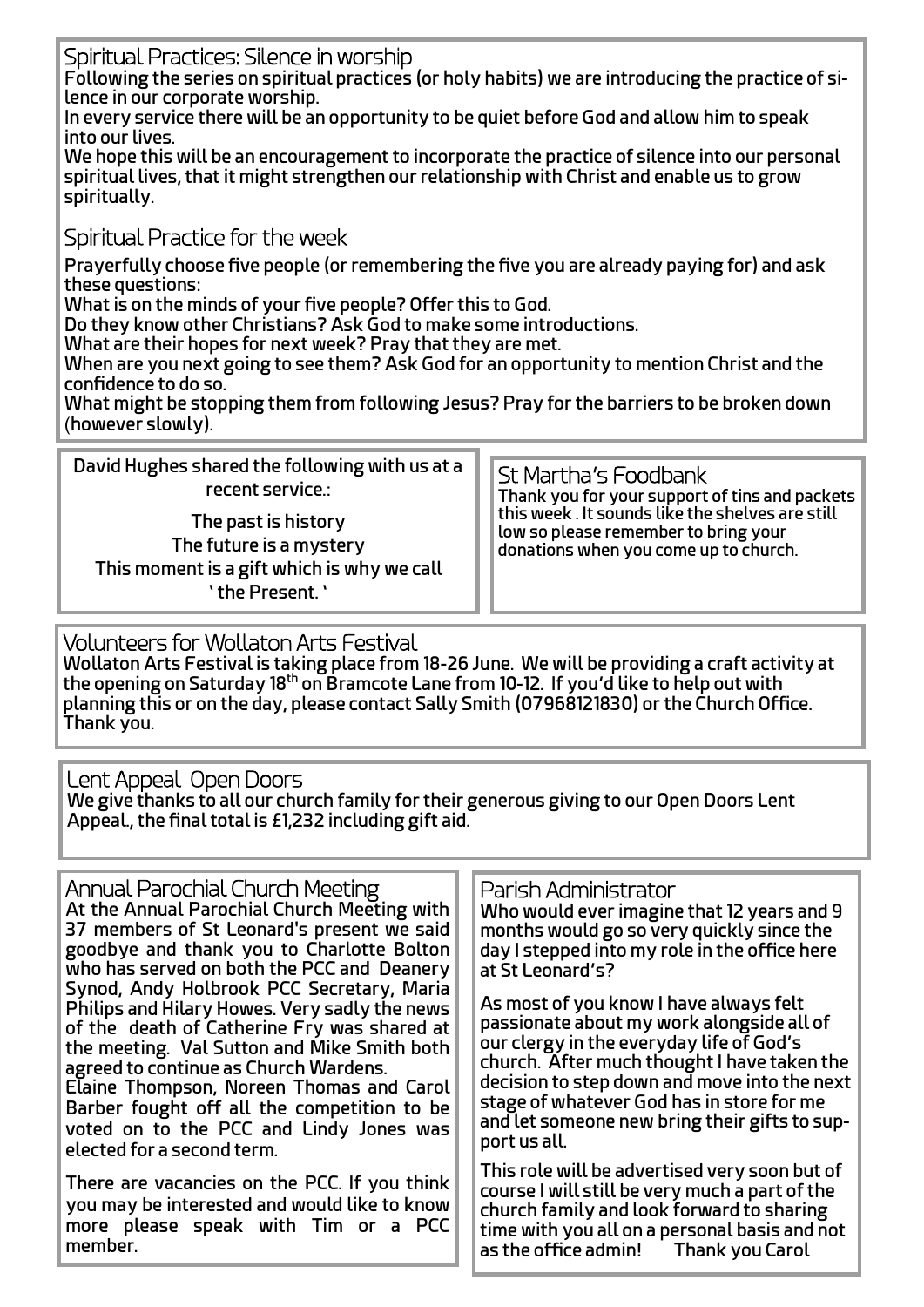

Ascension (26<sup>th</sup> May) to Pentecost (5<sup>th</sup> June)

We are invited to join in this global prayer movement, when we are encouraged to pray for a fresh outpouring of the Holy Spirit and specifically for 5 people we know to come to know Jesus. **Events during TKC 2022:**

- 
- **Thursday 26th May:** Ascension Day service **7.30pm** in church Nottingham City Prayer TKC event **7.30pm** at Trent Vineyard (ticketed event via Eventbrite)
- **Saturday 28th May:** TKC tea and cake: **2 – 4.30pm** outside St Leonard's.

We will also be giving out cake to anyone passing by and offering prayer

- **Wednesday 1st June:** "Bow Down" event: we gather to pray together for Nottingham: **9.15 - 9.45pm** Old Market Square
- **Saturday 4th June:** 24-hour Prayer Vigil starting at **9am** (church open for 24 hours or pray at home!)
- **Sunday 5th June: 9am** Close of prayer vigil with Breakfast in church
- **Sunday 5th June:** Pentecost Sunday services:

 **10am** "All together @10" in church and via YouTube;

**6.30pm Wollaton Churches Together** @ ST Thomas More

## **Throughout TKC 26th May – 5 th June**:

Church will be open for prayer with prayer stations and activities for adults and children Prayer journals, Novenas, prayer ideas available from Parish Office

## **We are looking for volunteers/help please to:**

make cakes and serve tea and cake on the afternoon of 28<sup>th</sup> Mav. sign up to the 24 hour prayer vigil (one hour slots available or share one with a friend!) help with breakfast at 9am on Sunday 5<sup>th</sup> June Many thanks! Sally Smith and Elaine Thompson

You're invited—Imagine if every Christian lived their whole life as Jesus would Nottingham on Tuesday 14 June 2022

**LICC are a Christian organisation who provide resources and teaching about how as Christians we might live out and share our faith on the "frontline".**

**Some of our Connect Groups used LICC resources, Life on the Frontline and Fruitfulness on the Frontline and LCC were also involved with the production of "The Servant Queen and the King she serves" which we gave out in 2016 on the occasion of the Queen's 90th birthday.**

**If you are interested please speak with Tim Pullen or David Hughes.**

Church Cleaning - Can you help?

**We would like to restart our cleaning rota and are looking for volunteers to give up just a small amount of time as part of a team of helpers to keep our church building in the way we have become accustomed.**

**Please call Barbara Lynes on 07876 203349 Cleaning with others can be so much fun!**